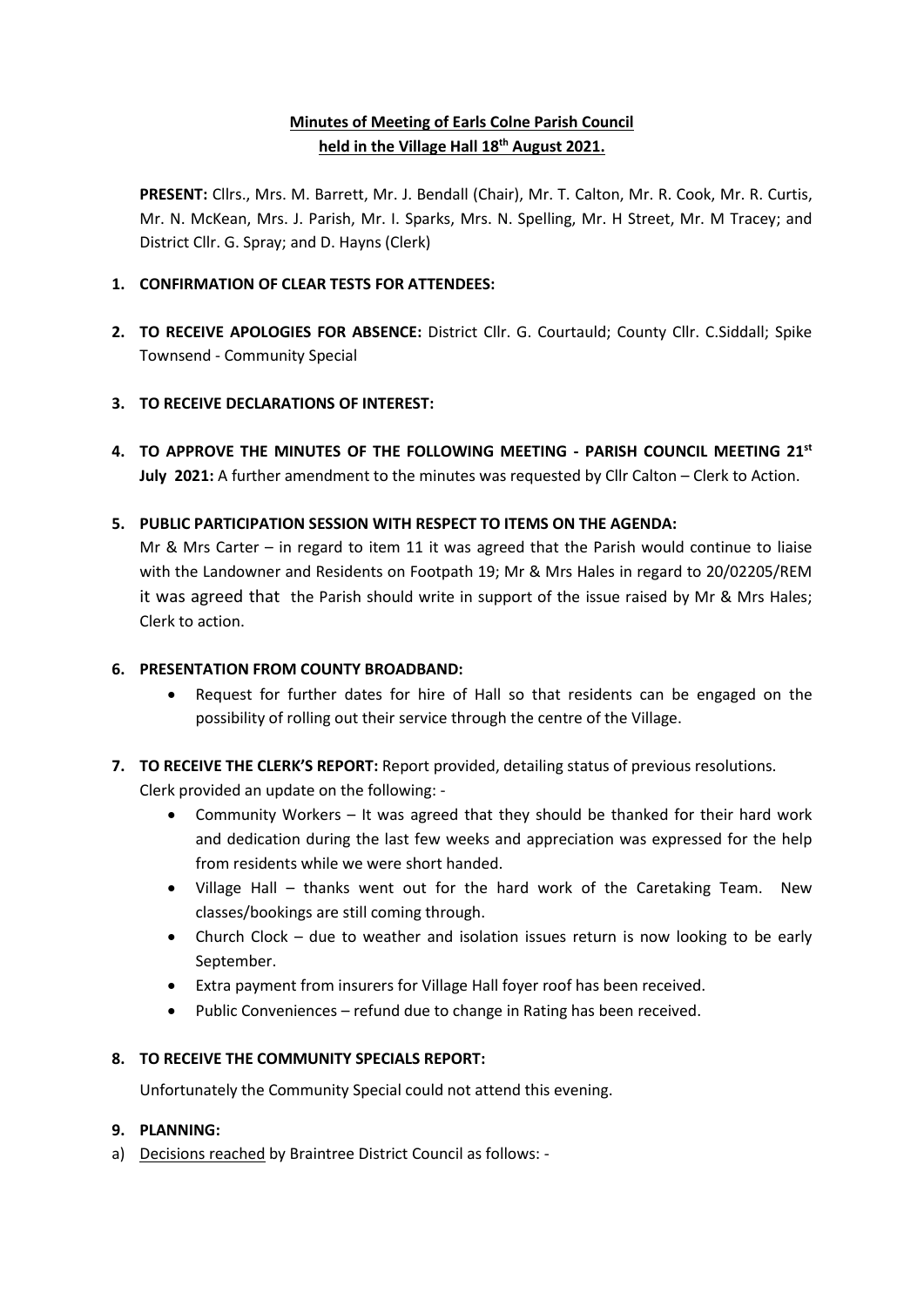| <b>Application No.</b> | Location                    | <b>Description</b>                                                                                                                                                                                                                                                                                                                            | <b>BDC Decision Minutes</b> |
|------------------------|-----------------------------|-----------------------------------------------------------------------------------------------------------------------------------------------------------------------------------------------------------------------------------------------------------------------------------------------------------------------------------------------|-----------------------------|
| 21/01563/VAR           | 54 Coggeshall Road, CO6 2JR | Variation of Condition 2 (Approved Drawings)<br>permission 20/01167/FUL granted<br>of<br>05/03/2021 - Erection of 2 detached bungalow-<br>style dwellinghouses accessed off existing<br>shared private drive. Variation would allow<br>proposed design modifications to avoid<br>statutory services in the verge strip of the<br>shared drive | <b>Application Granted</b>  |

# b) Current Applications were reviewed by the Parish Council as follows: -

| <b>Application No.</b> | Location                                                             | <b>Description</b>                                                                                                                                                                                                                                                                                                                                                                             | <b>Parish Council Decision</b>                                          |
|------------------------|----------------------------------------------------------------------|------------------------------------------------------------------------------------------------------------------------------------------------------------------------------------------------------------------------------------------------------------------------------------------------------------------------------------------------------------------------------------------------|-------------------------------------------------------------------------|
| 21/01502/TPOCON        | 15 Burrows Road<br><b>CO6 2RZ</b>                                    | Notice of intent to carry our works to trees in a<br>Conservation Area - Fell 2 Conifers and 5 Leylandii<br>trees                                                                                                                                                                                                                                                                              | No Objections                                                           |
| 21/02230/TPOCON        | The Old Red House                                                    | Notice of intent to carry out works to tree in a<br>Conservation Area - Fell Hollies along<br>boundary of meadow to clear view of Oak                                                                                                                                                                                                                                                          | No Objections                                                           |
| 21/02224/HH            | 38 Queens Road,<br>CO <sub>6</sub> 2RS                               | Part single, part-two storey rear extension                                                                                                                                                                                                                                                                                                                                                    | No Objections                                                           |
| 21/02043/TPOCON        | 48 High Street<br>CO <sub>6</sub> 2PB                                | Notice of intent to carry out works to tree<br>Conservation Area -<br>Cut Back neighbours Yew Tree to boundary wa<br>is hanging over the garden and<br>shed causing shading and dominance over the                                                                                                                                                                                             | No Objections                                                           |
| 21/02252/FUL           | <b>Olivers Plants</b><br><b>Broomfield Farm</b><br>Nurseries CO6 2JX | garden<br>Retention of air source heat pump                                                                                                                                                                                                                                                                                                                                                    | No Objections                                                           |
| 21/02267/HH            | The Limes, 13<br>Coggeshall Road<br>CO <sub>6</sub> 2JP              | Proposed front porch extension and remodelling<br>external finishes                                                                                                                                                                                                                                                                                                                            | No Objections                                                           |
| 21/02372/TPOCON        | York Park House,<br>7 York Road<br><b>CO6 2RN</b>                    | Notice of intent to carry out works to trees in a<br>Conservation Area - Oak(T1) - remove<br>deadwood >25mm, Oak (T2) - remove<br>$deadwood > 25mm$ , Lime $(T3)$ – dead tree.<br>Remove and grind stump, Atlas Cedar (T4) -<br>remove snapped hanging branch, Prunus (T5)<br>$-$ wind thrown, remove tree and Ash (T6) $-$<br>reduce crown to all aspects by 2m to suitable<br>growth points. | No Objections but flagged as<br>wrong address given. Clerk to<br>Report |
| 21/01522/FUL           | <b>Meadow Croft</b><br><b>Station Road</b><br>CO <sub>6</sub> 2ER    | Re-Consultation - revised plans                                                                                                                                                                                                                                                                                                                                                                | Objection                                                               |

**10. EMAIL PROTOCOL:** To be looked at and considered with the full communication policy.